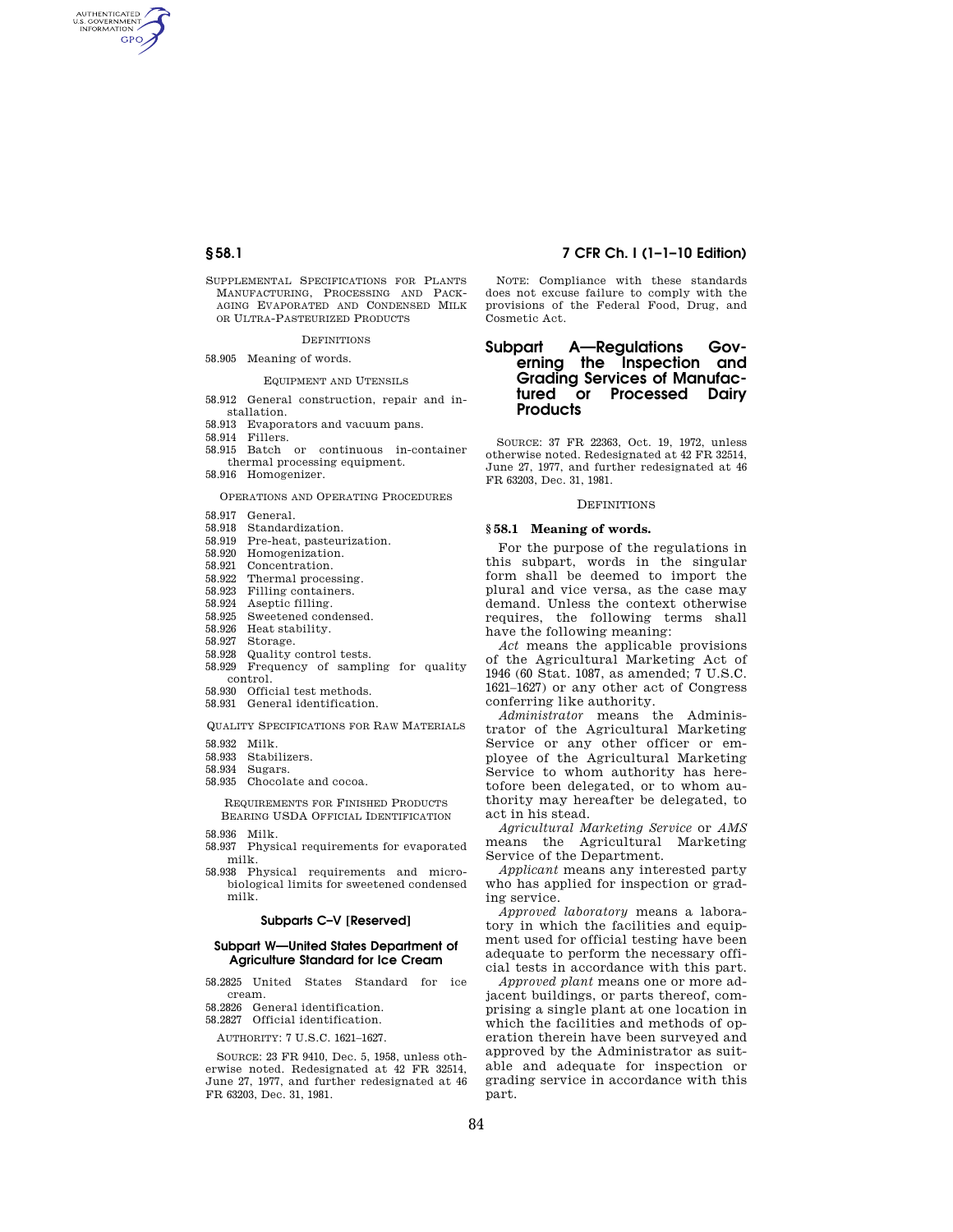# **Agricultural Marketing Service, USDA § 58.1**

*Area Supervisor* means any employee of the Branch in charge of dairy inspection or grading service in a designated geographical area.

*Branch* means the Dairy Inspection Branch of the Poultry and Dairy Quality Division.

*Chief* means the Chief of the Branch, or any officer or employee of the Branch to whom authority has been heretofore delegated, or to whom authority may hereafter be delegated, to act in his stead.

*Class* means any subdivision of a product based on essential physical characteristics that differentiate between major groups of the same kind or method of processing.

*Condition of container* means the degree of acceptability of the container with respect to freedom from defects which affect its serviceability, including appearance as well as usability, of the container for its intended purpose.

*Condition of product* or *condition* is an expression of the extent to which a product is free from defects which affect its usability, including but not limited to, the state of preservation, cleanliness, soundness, wholesomeness, or fitness for human food.

*Continuous resident service* or *resident service* is inspection or grading service performed at a dairy manufacturing plant or grading station by an inspector or grader assigned to the plant or station on a continuous, year-round, resident basis.

*Department* or *USDA* means the U.S. Department of Agriculture.

*Director* means the Director of the Poultry and Dairy Quality Division, or any other officer or employee of the Division to whom authority has heretofore been delegated or to whom authority may hereafter be delegated, to act in his stead.

*Division* means the Poultry and Dairy Quality Division of the Agricultural Marketing Service.

*Inspection or grading service* or *service*  means in accordance with this part, the act of (a) drawing samples of any product; (b) determining the class, grade, quality, composition, size, quantity, or condition of any product by examining each unit or representative samples; (c) determining condition of product containers; (d) identifying any

product or packaging material by means of official identification; (e) regrading or appeal grading of a previously graded product; (f) inspecting dairy plant facilities, equipment, and operations; such as, processing, manufacturing, packaging, repackaging, and quality control; (g) supervision of packaging inspected or graded product; (h) reinspection or appeal inspection; and (i) issuing an inspection or grading certificate or sampling, inspection, or other report related to any of the foregoing.

*Inspector or grader* means any Federal or State employee to whom a license has been issued by the Administrator to perform one or more types of inspection or grading services.

*Inspection or grading office* means the office of any inspector or grader.

*Interested party* means any person financially interested in a transaction involving any inspection or grading service.

*Licensed plant employee* means an employee of an approved plant to whom a license is issued by the Administrator to supervise packaging of officially inspected or graded product, perform laboratory tests, or perform other duties as assigned by the Administrator. A licensed plant employee is not authorized to issue any inspection or grading certificate.

*Product* means butter, cheese (whether natural or processed), milk, cream, milk products (whether dried, frozen, evaporated, stabilized, or condensed), ice cream, dry whey, dry buttermilk, and any other food product, which is prepared or manufactured in whole or in part from any of the aforesaid products, as the Administrator may hereafter designate.

*Person* means any individual, partnership, association, business, trust, corporation, or any organized group of persons, whether incorporated or not.

*Plant survey* means an appraisal of the plant to determine extent to which facilities, equipment, method of operation, and raw material being received are in accordance with the provisions of this part. The survey shall be used to determine suitability of the plant for inspection or grading service.